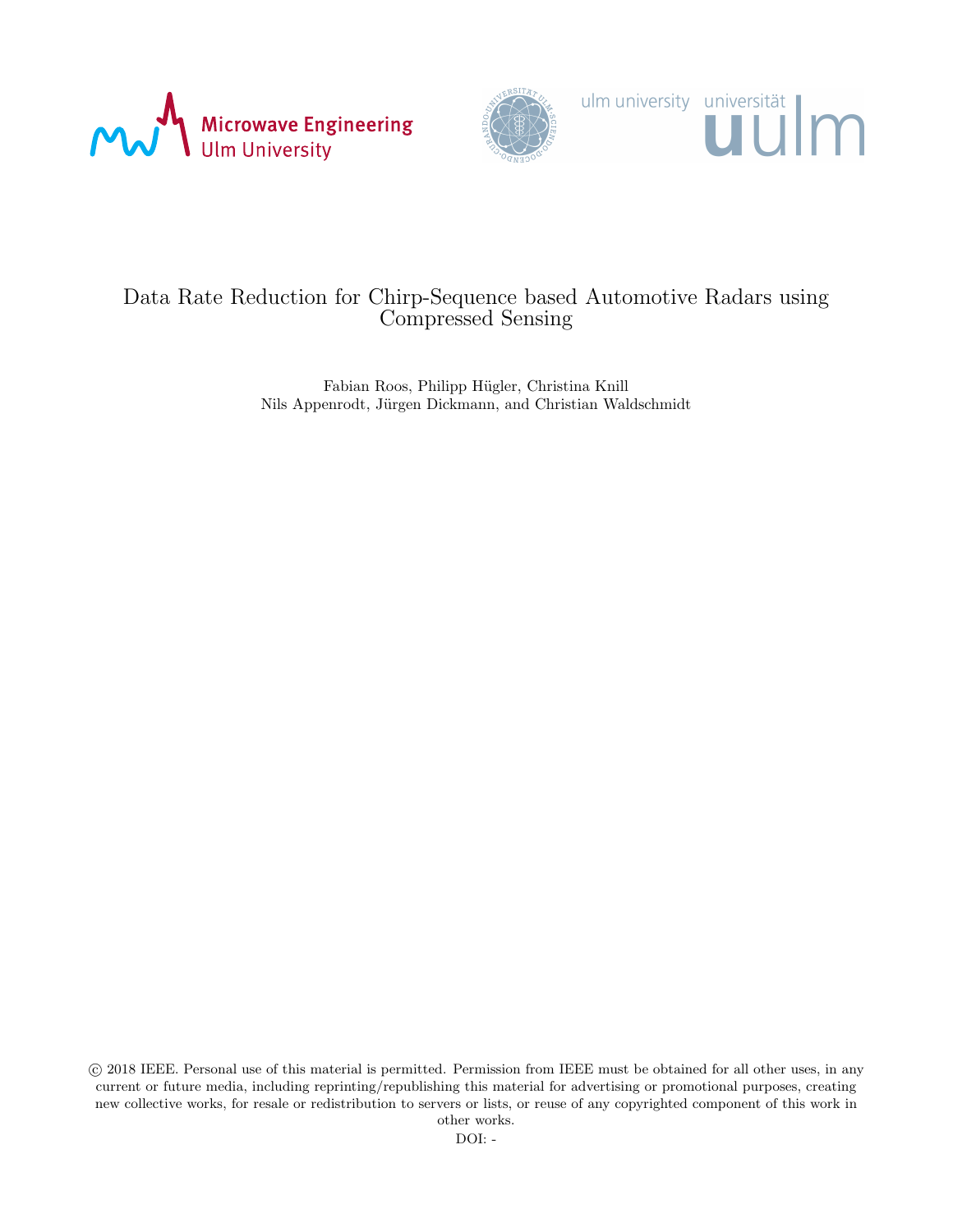# Data Rate Reduction for Chirp-Sequence based Automotive Radars using Compressed Sensing

Fabian Roos\*, Philipp Hügler\*, Christina Knill\*,

Nils Appenrodt<sup>†</sup>, Jürgen Dickmann<sup>†</sup>, and Christian Waldschmidt<sup>∗</sup>

∗ Institute of Microwave Engineering, Ulm University, 89081 Ulm, Germany

†Daimler AG, Group Research and Advanced Engineering, 89081 Ulm, Germany

Email: fabian.roos@uni-ulm.de

*Abstract*—For autonomous driving high-resolution radar sensors are key components, which have the drawback of high data rates. In order to reduce the amount of sampled data, random samples can be omitted and afterwards reconstructed using compressed sensing methods. A possible application is that not every receiving antenna element demands its own analog-todigital converter. One converter can be used for several receiving elements with a random assignment to each antenna instead. In this paper, an analysis is presented of how many samples can be neglected such that a successful reconstruction in post-processing for an automotive scenario is possible. A measurement result is shown to prove that with only 40 % of samples a successful reconstruction is possible.

# I. INTRODUCTION

To enable fully autonomous driving, high-resolution radar sensors are required [1]. For a linear frequency modulated continuous wave modulation, also called *chirp-sequence*, this means a bandwidth larger than 1 GHz [2], and several consecutive frequency ramps are evaluated by different receiving antenna elements. Usually, each receiving antenna element has its own analog-to-digital converter (*ADC*) as shown in Fig. 1 (a). To reduce hardware effort one *ADC* could be used for several receiving elements as shown in (b). Either whole frequency ramps from one antenna are sampled before the next antenna is selected or the switching between different antennae can be realised after a defined or random number of samples.

The application of compressed sensing allows to omit random samples and restore them afterwards if certain conditions are fulfilled [3], [4], e.g., for the radar application, the signal is sparse in the frequency domain. Additionally, in the automotive environment extended targets are present which often results in a bunch of frequencies in close range. The



(a) Each receiving element has its own (b) Only one *ADC* is used with a *ADC*. switching scheme.

Fig. 1. Five different receiving antenna elements are present, which are evaluated in parallel (a) with five analog-to-digital converters or using only one converter as in (b).



(a) Removal of whole chirps.

(b) Removal of random samples.

Fig. 2. To reduce the data rate, 50 % of the acquired samples are removed. In (a) whole chirps are removed and in (b) random samples. This results in different artefact levels for the simulated targets  $($ ).

reconstruction algorithm should cope with these scenarios as well.

The authors of [5] are removing random chirps to reduce the amount of data resulting in higher artefact levels induced by the missing data.

In comparison to remove complete chirps, the removal of random samples has a lower influence on the rising artefact level, which originates from missing data. In Fig. 2, a range-Doppler evaluation is shown with 50 % of the data randomly removed. In (a) complete chirps are removed resulting in a rising artefact level in the same range cell, whereas the removal of random samples in (b) just increases the total noise level. This behaviour is explained for the assignment of subcarriers in *OFDM* radar in [6]. Hence, in this paper it is proposed to remove random samples of each consecutive chirp. An analysis is presented on the influence of data reduction to the detection rate, false alarm rate, and peak power reconstruction.

# II. SIGNAL PROCESSING

The signal processing consists of several steps. First, the signal generation and removal of samples, second, the reconstruction of missing data, and finally, the analysis consisting of target detection and evaluation.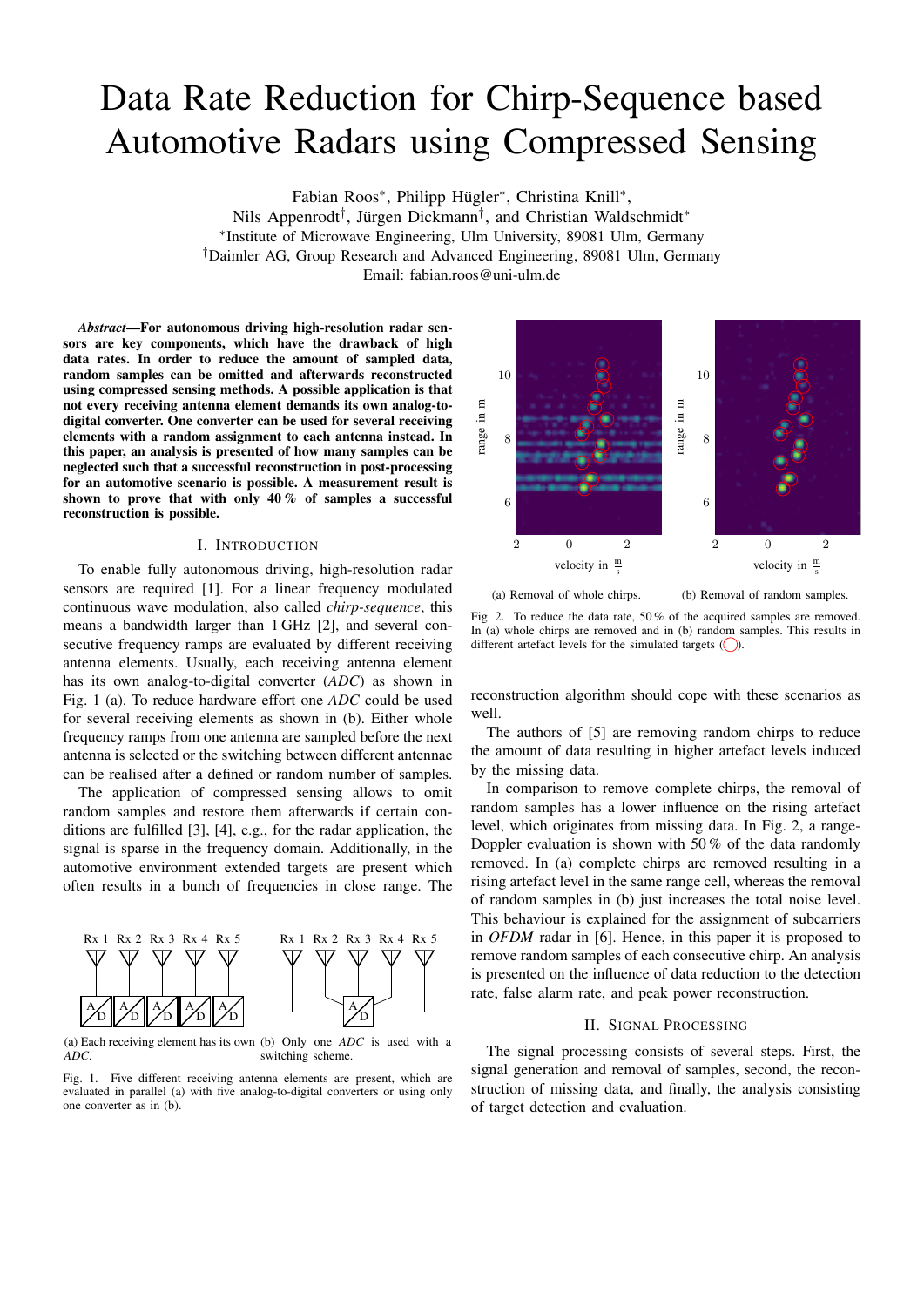# *A. Signal Generation and Data Removal*

The chirp-sequence modulation [7] using  $L$  frequency ramps with a bandwidth  $B$ , duration  $T_c$ , and chirp repetition time  $T_r$  is applied. For the following analysis either whole random chirps or random samples are removed. The positions of the randomly removed samples are different for each ramp which prohibits a certain pattern.

### *B. Signal Reconstruction*

To reconstruct the missing samples the *iterative method with adaptive threshold* (*IMAT*) [8] is applied. In the first step, the missing samples are assumed to be zero and then, a twodimensional fast Fourier transform (*2D-FFT*) is applied. This leads to a range-Doppler spectrum as in Fig. 2. As a starting threshold the maximum peak power  $\beta$  is used. Every spectral peak above this threshold is used to estimate the missing time domain samples as a first approximation. In the following iterations the threshold

$$
\text{thr}_{\text{n}} = \beta e^{-\alpha n} \tag{1}
$$

is exponentially decreased with  $n \in [0, N-1]$  being the current iteration. As in each consecutive iteration the threshold is lowered, more frequency components are utilised to reconstruct the missing data. The parameter  $\alpha$  defines how fast the threshold is reduced. It must be assured that in neither iteration the artefact induced spectral components are above the threshold, as in this case ghost targets are created. Therefore, the number of iterations is limited, such that the threshold is not lower than 10 dB above the noise floor to prevent an amplification of random noise. In each iteration every sample in spectrum that is classified as noise by the peak detection algorithm is used to estimate the current noise power.

#### *C. Signal Evaluation*

The reconstructed time domain data is used to calculate the range-Doppler spectrum. For target detection the ordered statistic-constant false alarm rate (*OS-CFAR*) algorithm [9] is used in combination with a peak search algorithm. In the simulation the extracted targets are matched with the known simulated ones. Hence, a detection rate is calculated as well as a false alarm rate.

#### III. SIMULATIONS

The parameters of the chirp-sequence modulation used for the simulation are given in Tab. I. For the influence analysis of missing samples and their recoverability, an extended target scenario is considered. Therefore, a vehicle is simulated using the model proposed in [10]. In contrast to classic compressed sensing applications, extended targets appear as broad peaks in the spectrum consisting of several close frequencies. A realisation with several close targets in range and velocity is shown in Fig. 2, and the different power levels can be seen in Fig. 3.



Fig. 3. Simulated scenario consisting of close targets in range and velocity. From the detected targets  $(\times)$  the strongest  $(\circ)$  and the weakest  $(\circ)$  are selected for further analysis.

### *A. Influence on Detection Rate*

As stated in the introduction and already shown in Fig. 2, it makes an important difference if complete frequency chirps or random samples are removed to gain an equal reduction of samples [6]. The influence on the detection rate of the chosen concept in combination with the percentage of samples present is shown in Fig. 4 (a). As for each single simulation the noise realisation and the pattern of removed samples is different, a weak target can be visible or not. Therefore, for every level of existing data several iterations are performed and the detection rate considers all expected targets averaged over all iterations with the same parameters.

It is noticeable that the detection rate of all targets drops the more samples are removed if no reconstruction of the missing data is applied. This effect is more severe for the removal of complete chirps ( ) than for random samples ( ). This also holds for the detection rate of the reconstructed signal. If the weakest target has at least an *SNR* of 15 dB as in the assumed scenario, a data rate reduction up to 60 % is possible with a detection rate above 99.9 %.

TABLE I SPECIFICATIONS OF RADAR PARAMETERS

| Parameter                   | Value                 |
|-----------------------------|-----------------------|
| carrier frequency $f_c$     | 76.5 GHz              |
| bandwidth B                 | $2$ GHz               |
| chirp duration $T_c$        | $70 \,\mathrm{u}$ s   |
| chirp repetition time $T_r$ | $80 \,\mathrm{\mu s}$ |
| sampling frequency $f_s$    | 25 MHz                |
| number of chirps $L$        | 256                   |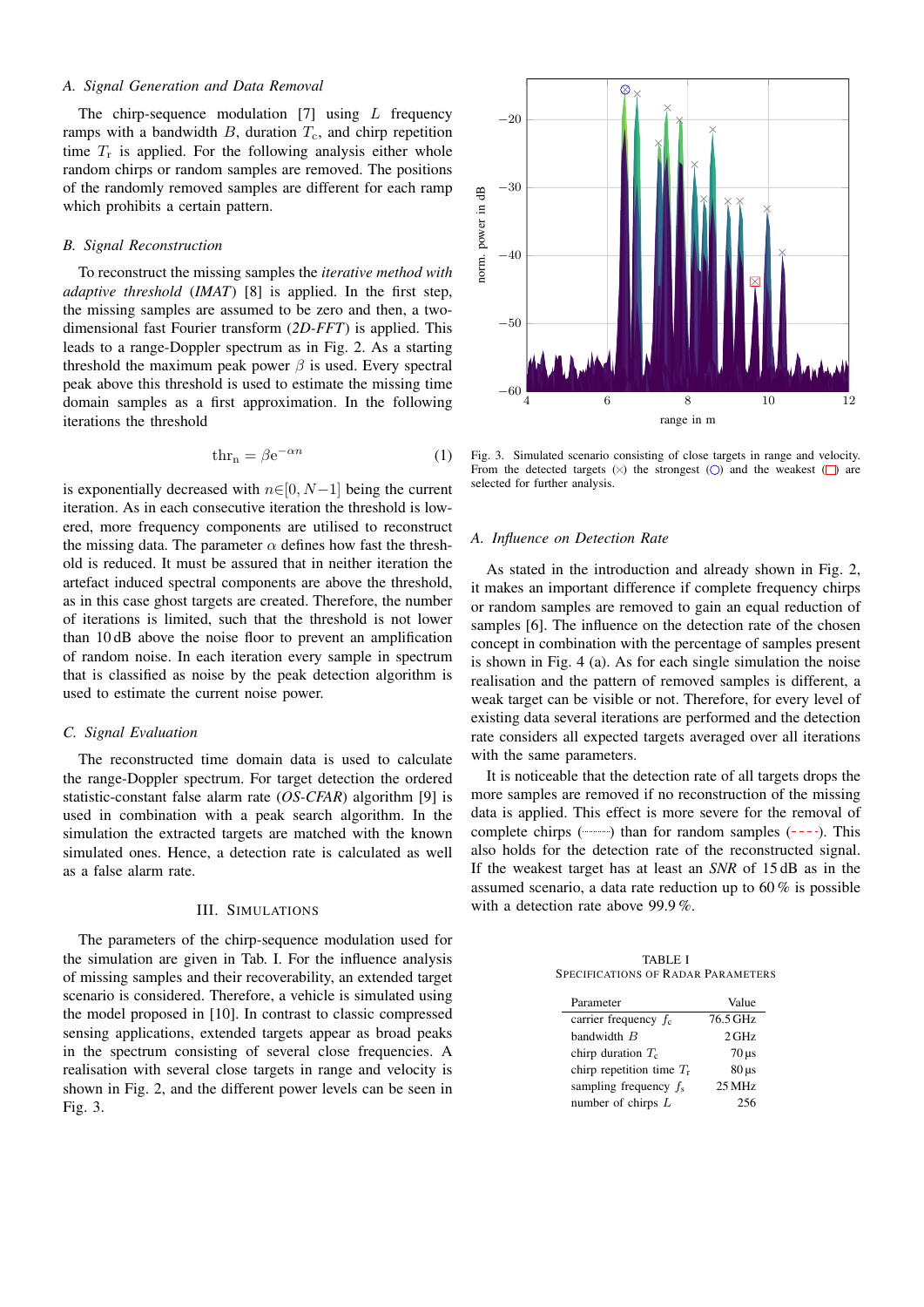

Fig. 4. Simulation of the influence of missing samples on the detection rate in (a), the false alarm rate in (b), and on the reconstructed power and noise in (c). If only samples are removed the label 'thinned' is used for the removal of random ('ran.') samples or complete chirps ('chirp'). The application of the reconstruction algorithm is labelled with 'IMAT'. In (c) random samples are removed and reconstructed to estimate the power and noise levels.

#### *B. Influence on False Alarm Rate*

Every detected target after application of the *OS-CFAR* and the peak search, which was not simulated, is classified as a false alarm. The false alarm rate is shown in Fig. 4 (b). It can be seen that the false alarm rate of the randomly thinned signal  $(---)$  is nearly constant. The reason is that the more samples are removed the noise floor is more dominated by the artefact level induced by the missing samples. As there are not many large spikes in the spectrum, false alarms are low. Due to the fact that the targets are also loosing power due to less samples, the reconstruction algorithm cannot select the correct targets with certainty. Hence, some random noise peaks are treated as targets leading to an increased false alarm rate  $($ — $).$ 

As can be noticed in Fig. 2 (a) the removal of whole chirps leads to rising ridges in the spectrum. As those ridges should be ignored for target detection, the *OS-CFAR* searches for targets in range cells only. If merely a few chirps are present for evaluation, the ridge is very dominant, and no target is found at all. This can be seen in the sudden drop of the detection rate and the false alarm rate (  $\cdots$ ).

# *C. Influence on Initial SNR*

The simulated scenario consists of targets with different power levels, cf. Fig. 3. For further analysis the strongest  $\circ$ and the weakest  $\Box$ ) target are of interest. The average noise power and the power of the reconstructed targets are shown in Fig. 4 (c). Removed samples are reconstructed only with the dominant signal parts, i.e. with information of the present targets and not with noise. This is the reason why the noise level is decreasing if more samples are neglected.

If a target is very dominant, e.g., it has a high *SNR*, it is also dominant in the thinned signal and can be reconstructed easily. Hence, the reconstructed peak power of the strong target  $\circlearrowright$ 

is constant for a long period. Weak targets are harder to detect in the thinned signal and are only detected in the last iterations of the algorithm. Hence, the reconstruction is possible but the original peak power of the full signal cannot be reached. If too many samples are missing, the weak target is not detected anymore as can be seen by the sudden end of the reconstructed power  $\Box$ ).

The detection rate of weak targets can be enhanced if the threshold of the algorithm is lowered, but then the false alarm rate rises. Therefore, a trade-off has to be made between a reasonable detection and false alarm rate. This also holds for the parametrisation of target detection algorithms.

# IV. MEASUREMENT EVALUATION

To verify the simulation results a measurement with an experimental radar sensor is performed. The parameters of the chirp-sequence modulation are the same as for the simulation and listed in Tab. I. The radar sensor uses two 25 dBi-gain horn antennae with a  $3$  dB beamwidth of  $7^\circ$  each. Hence, the illuminated area is comparable small and therefore, a walking



Fig. 5. Photo of the experimental radar sensor with the two 25 dBi-gain horn antennae.